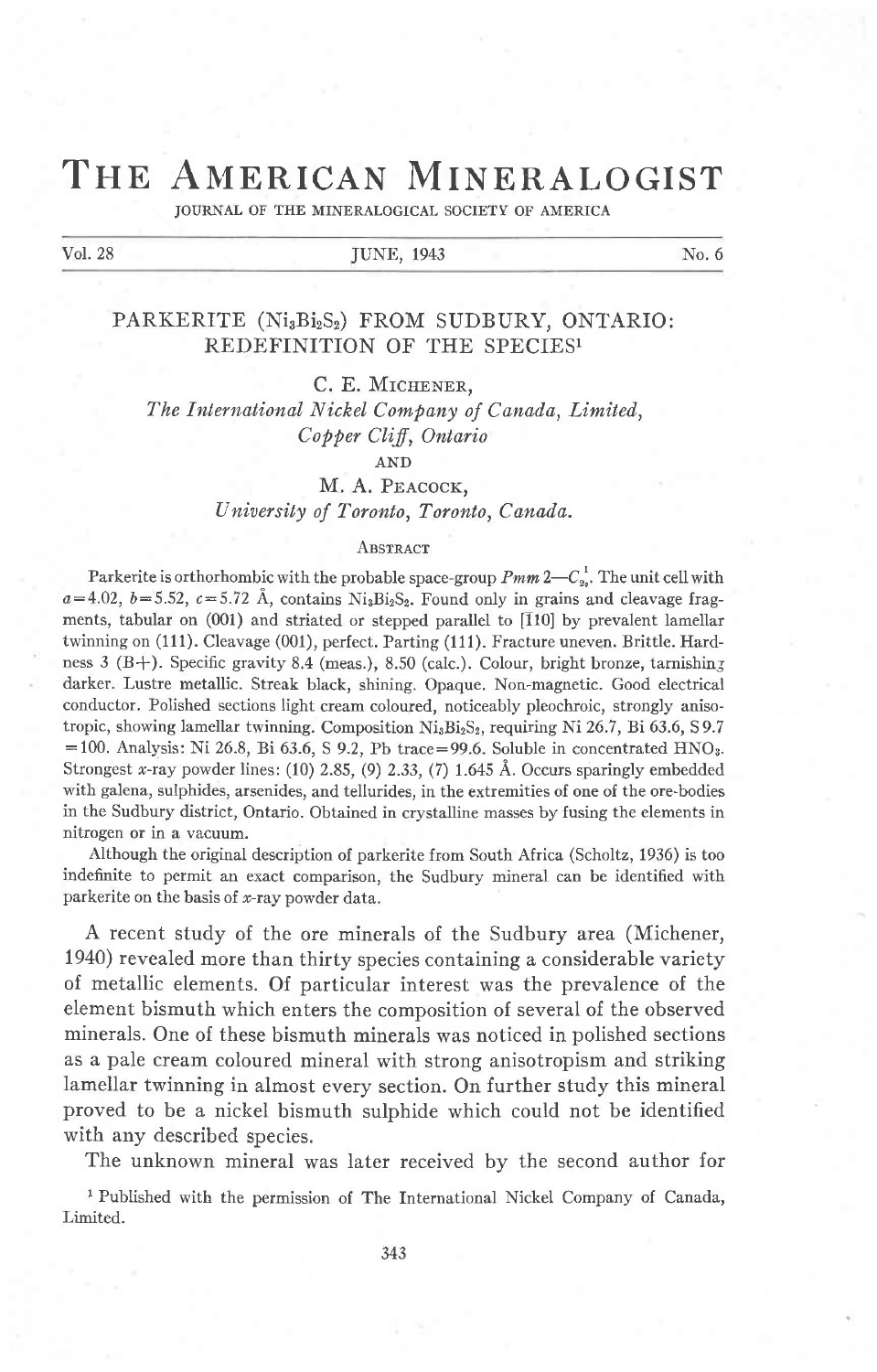#### 344 C. E. MICHENER AND M. A. PEACOCK

further examination. As the work progressed it was noted at Copper Cliff that the unknown mineral might be parkerite (Scholtz, 1936), an imperfectly known mineral tentatively described as a new nickel sulphide from the nickel ores of South Africa. A closer comparison of the properties of the Sudbury mineral with the description of parkerite, to be given later, showed that there can be no reasonable doubt of the identity of the two minerals, even though our mineral contains 63.6 per cent of bismuth which appears to have been overlooked in parkerite. Although the introduction of a new name might be justified under these circumstances we have decided to retain the name parkerite and offer the present account as a redefinition of the species.

This joint work was done in co-operation with Dr. A. B. Yates, Chief Geologist, and Dr. G. A. Harcourt, Acting Superintendent of Research, of The International Nickel Company at Copper Cliff, Ontario. Dr. F. G. Smith, formerly at the University of Toronto and now at the Geophysical Laboratory, Washington, D. C., made an important contribution to the work done in Toronto, by preparing synthetic parkerite which not only provided abundant material to compare with the scanty mineral, but indicated the exact composition which was subsequently confirmed by a new analysis of the mineral. The mineral was recognized and isolated at Copper Cliff where the physical and chemical properties were determined; the crystallographic and synthetic work and some confirmatory and supplementary observations were carried out in Toronto, where the present account was prepared from the assembled information. In this way we have obtained a full description which is largely verified by independent observations.

Since natural and artificial parkerite are alike in all their specific properties it will be of interest to give parallel descriptions of the two materials before giving an account of the preparation of the synthetic compound.

### **OCCURRENCE**

Parkerite is found in small stringers and veinlets in the extremities of the ore-body in one of the Sudbury mines,<sup>2</sup> where it occurs sparingly in association with galena, native bismuth, bismuthinite, tetradymite, hessite, cubanite, maucherite, niccolite, sperrylite, and gold, together with the prevailing chalcopyrite, pyrrhotite, and pentlandite. The association with galena is particularly persistent and characteristic. As a group these minerals occur around the margins of the main copper-nickel-iron sulphides; parkerite has not been found in the central part of any of the larger sulphide masses.

2 Under present conditions we are not permitted to define the locality more closely.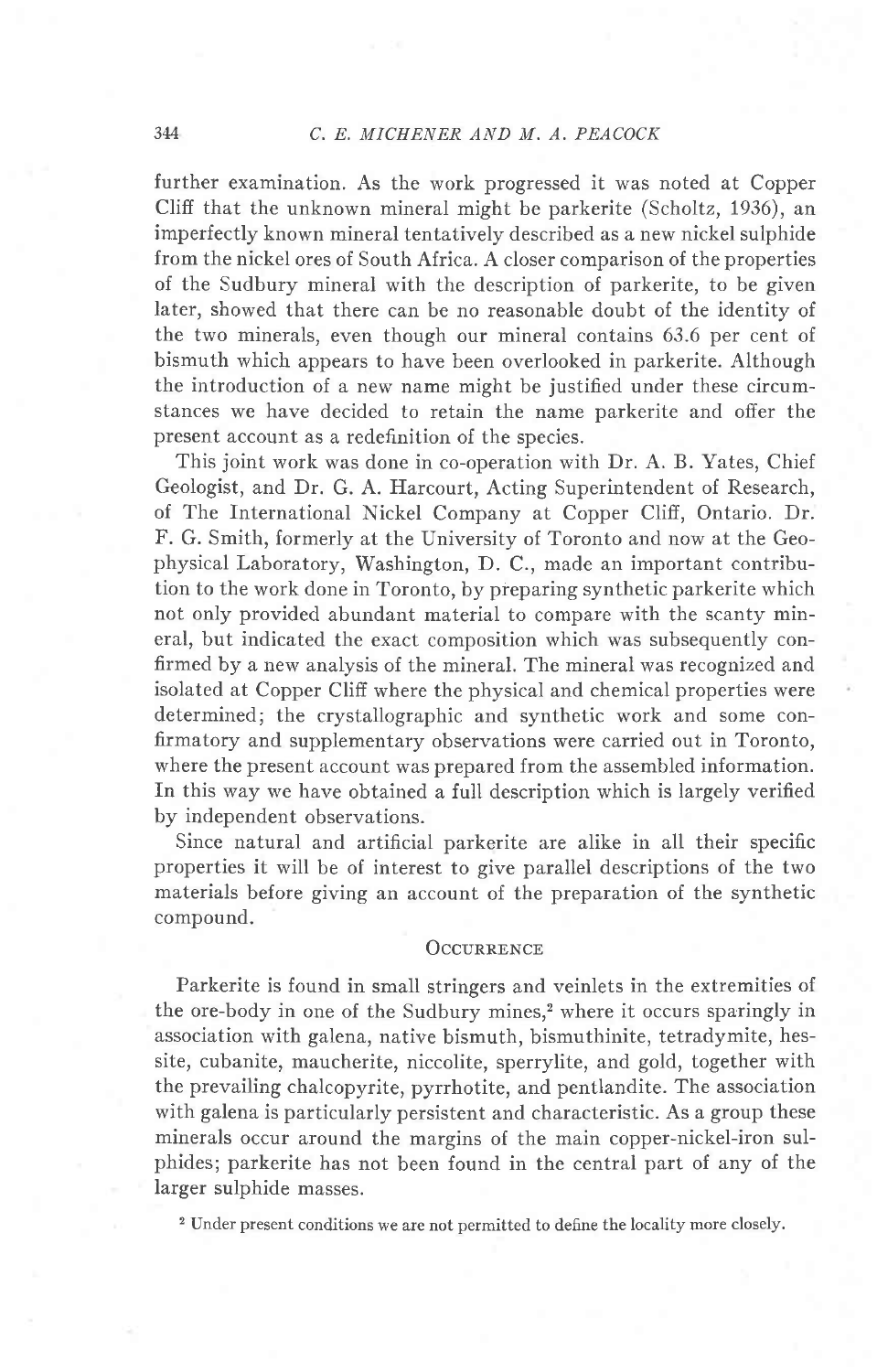# PREPARATION OF MATERIAL

Parkerite occurs in grains rarely larger than 1 mm. in diameter. A sample of the mineral was obtained by a combination of methods. Samples of the ore containing parkerite were crushed and sized to a 65-100 mesh fraction and concentrated on the Haultain superpanner, which gave a product consisting largely of galena, with parkerite, pyrrhotite, and chalcopyrite. From its behaviour on the superpanner parkerite appeared to have a specific gravity similar to that of galena. Most of the galena was removed from this concentrate by depressing it in a flotation cell; the magnetic pyrrhotite was taken out with a magnetic separator; and the chalcopyrite and gangue were separated with Clerici solution. The concentrate thus obtained consisted largely of parkerite, with some galena, non-magnetic pyrrhotite, niccolite, and pentlandite. These impurities were removed with dilute nitric acid in which parkerite is insoluble. The resulting concentrate, still showing grains of gold and sperrylite, was finally cleaned by hand,

## PHYSICAL PROPERTIES

Single grains of parkerite (Figs. 1 and 3) are bright bronze coloured with brilliant metallic lustre on fresh fractures, becoming darker and dull on tarnished surfaces. There is an eminent cleavage in one direction and a good parting parallel to the twin lamellae which intersect the perfect cleavage in one or two directions, giving plates bounded by parallel edges or rhombic outlines. The mineral is brittle, with an uneven fracture, and it gives a black shining streak, barely marking paper. The hardness is 3 and the specific gravity is 8.4, measured by F. G. Smith with the Berman balance, on a few milligrams of selected grains. The mineral is nonmagnetic and a good conductor of electricity.

Fragments of artificial parkerite (Fig. 2) are slightly brighter and more sharply crystallized than the natural material but otherwise indistinguishable from the mineral. On larger samples the specific gravity is 8.44 (Smith), 8.43 (Peacock).

In polished sections (Fig. 4) parkerite appears in shapeless areas with a light cream colour that contrasts sharply with that of adjoining galena. Reflection pleochroism is perceptible and the anisotropism is strong' greenish-grey to yellowish-brown, even slate-blue to salmon-pink, depending on the adjustment of the nicols. Crossed nicols almost invariably show strong twin lamellae in one direction, usually traversed obliquely by weaker lamellae. The hardness is  $B+$ , as indicated by a needlescratch traversing galena, parkerite, and chalcopyrite, under uniform pressure. Etch reactions: HNO3, blackens instantly; HCl, negative;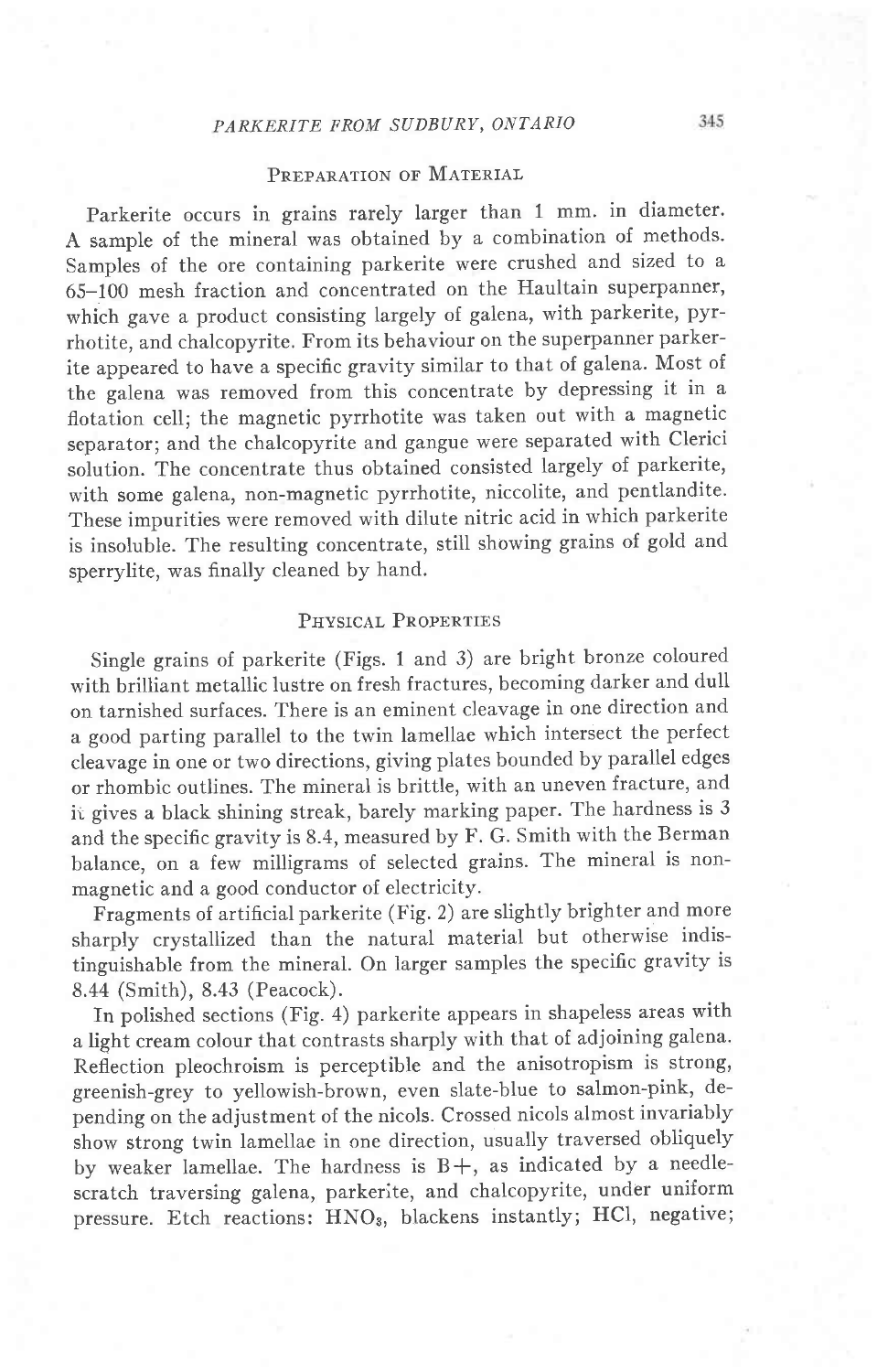# 346 C. E. MICHENER AND M. A. PEACOCR

KCN, negative; FeCl<sub>3</sub>, blackens instantly; KOH, negative; HgCl<sub>2</sub>, stains iridescent.

A polished section of the artificial product (Fig. 5) shows a coarse mozaic of grains differing in no significant way from those of the mineral. The twin lamellae in the synthetic product are sharp and narrow and the second direction is almost equally well developed, indicating that the two directions may be crystallographically equivalent.



Frcs. 1, 2. Parkerite: fragments of natural and artificial crystals striated or stepped in one or two directions by lamellar twinning. Inclined illumination and equal magnification; the largest fragment is 1.4 mm. long. Fig. 1 (left), natural fragments. Fig. 2 (right), artificial fragments.



Frc. 3. Parkerite: natural fragments. Ring illumination; the larger fragment is 0.9 mm. long.

## CRYSTALLOGRAPHIC PROPERTIES

Unit cell. For the determination of the symmetry and lattice dimensions of parkerite the following  $x$ -ray photographs were taken on a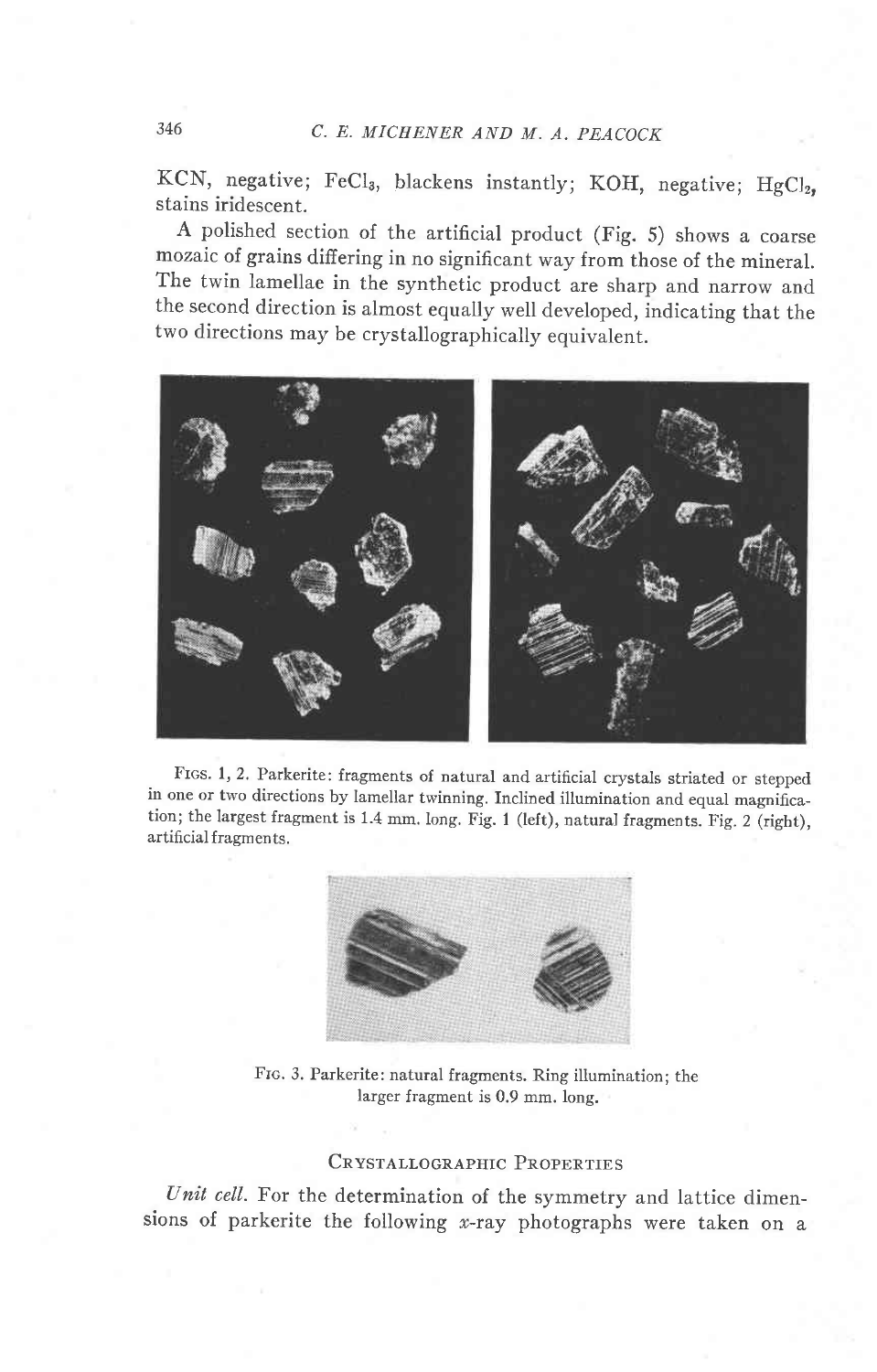## PARKERITE FROM SUDBURY, ONTARIO



Frcs. 4, 5. Parkerite: polished sections of natural and artificial materials showing strong anisotropism and twin lamellae in two directions. Vertical illumination, crossed nicols, and equal magnification; each field is  $1.17 \times 0.73$  mm. Fig. 4 (left), natural material. Fig. 5 (right), artificial material.

cleavage fragment (0.2 mm.) of the mineral, with copper radiation: rotation about the axis  $\overline{[110]}$  (edge between the perfect cleavage and the parting), and Weissenberg resolutions of the zero, first, and second layerlines; rotation about the axis [001] (normal to the perfect cleavage), and Weissenberg resolution of the zero layer-line. A series of single crystal photographs were also taken on a cleavage fragment of the artificial compound: rotation about [001] and Weissenberg resolutions of the zero, hrst, and second layer-Iines; and rotation about [100] with Weissenberg resolution of the zero layer-line.

Corresponding photographs of the natural and artificial compounds are alike in the positions and relative intensities of the spots. The films taken with [001] as the rotation axis show orthorhombic symmetry and measurements on the films from the mineral fragment give the cell dimensions:

 $a=4.02, b=5.52, c=5.72$  Å

which yield the ratios:

 $a:b:c=0.7283:1:1.0362$ .

347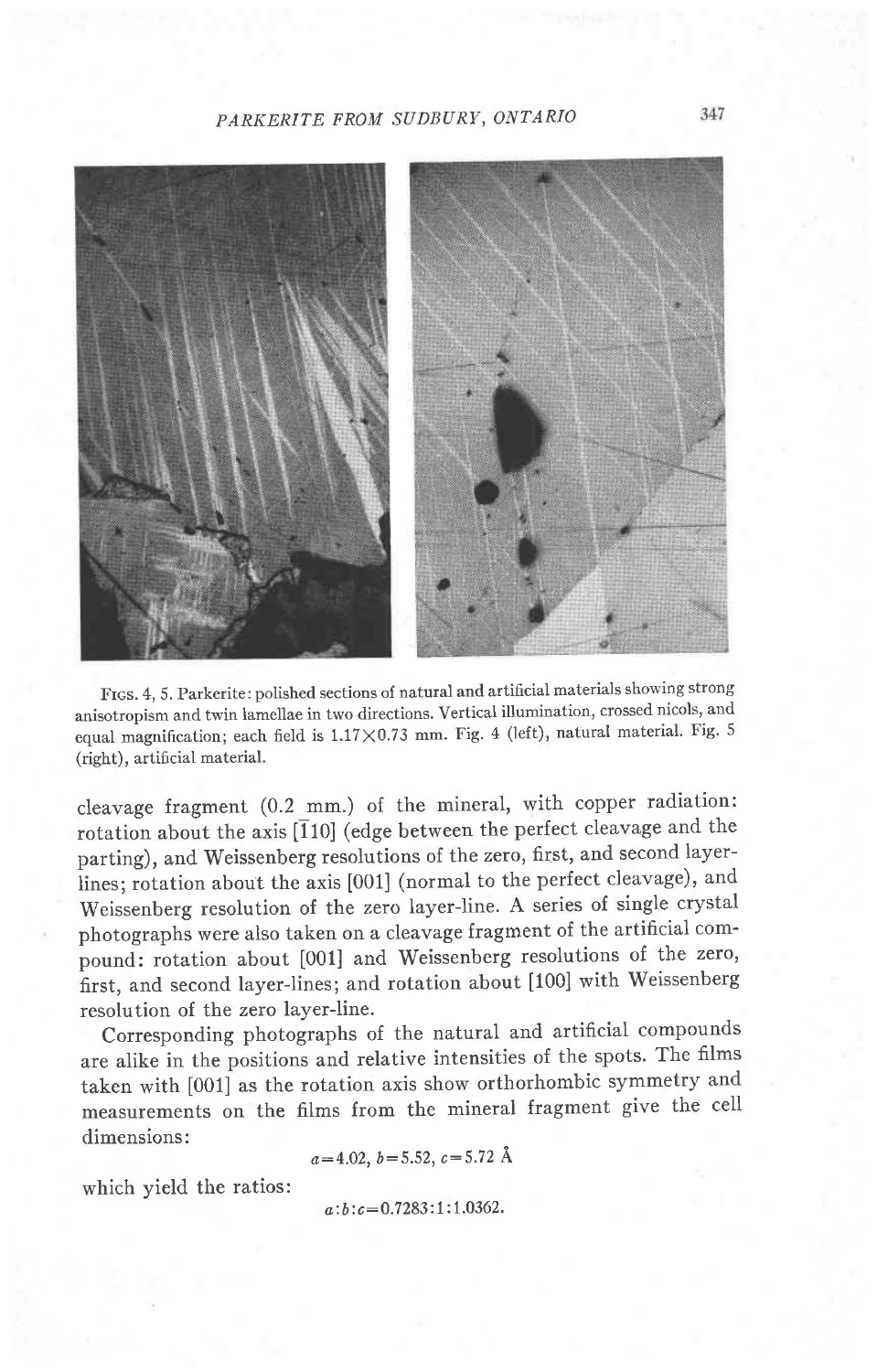This mineral is naturally oriented with the perfect cleavage as the basal plane; in this position the axis normal to the perfect cleavage, which is probably polar, is conveniently vertical.

Diffraction spots due to the twin lamellae were recognized by their slight progressive displacement and lack of orthorhombic symmetry



Frc. 6. Parkerite: stereographic projection of  $c(001)$  and  $p(111)$  twinned by reflection in (111).

FIGS. 7, 8, 9. Parkerite: cleavage fragments of the artificial material, with cleavage  $c(001)$  and twinning and parting on  $p(111)$ . The largest fragment is 0.8 mm. long. Figs. 7, 9, plan on (001). Fig. 8, plan on the plane normal to [110].

with reference to the axes of the main crystal. A general condition of spectral omission,  $(hkl)$  present only with  $(k+l)$  even, is approached but not strictly realized except in the zone  $[001]$ , where  $(hk0)$  is present only with  $k$  even. These conditions do not serve to fix the space-group, but a study of the atomic arrangement, now in progress, indicates a structure with the symmetry of the space-group  $Pmm2--C_{2v}^1$  (pyramidal class-mm2).

The unit cell of parkerite contains one molecule of  $Ni<sub>3</sub>Bi<sub>2</sub>S<sub>2</sub>$ , giving the calculated density 8.50, as compared with 8.4 measured on the mineral and 8.44 measured on the artificial compound.

Crearage, parting, twinning. Fragments of natural and artificial parker-<br>ite are all twinned intergrowths consisting of tablets bounded by the Cleavage, parting, twinning. Fragments of natural and artificial parker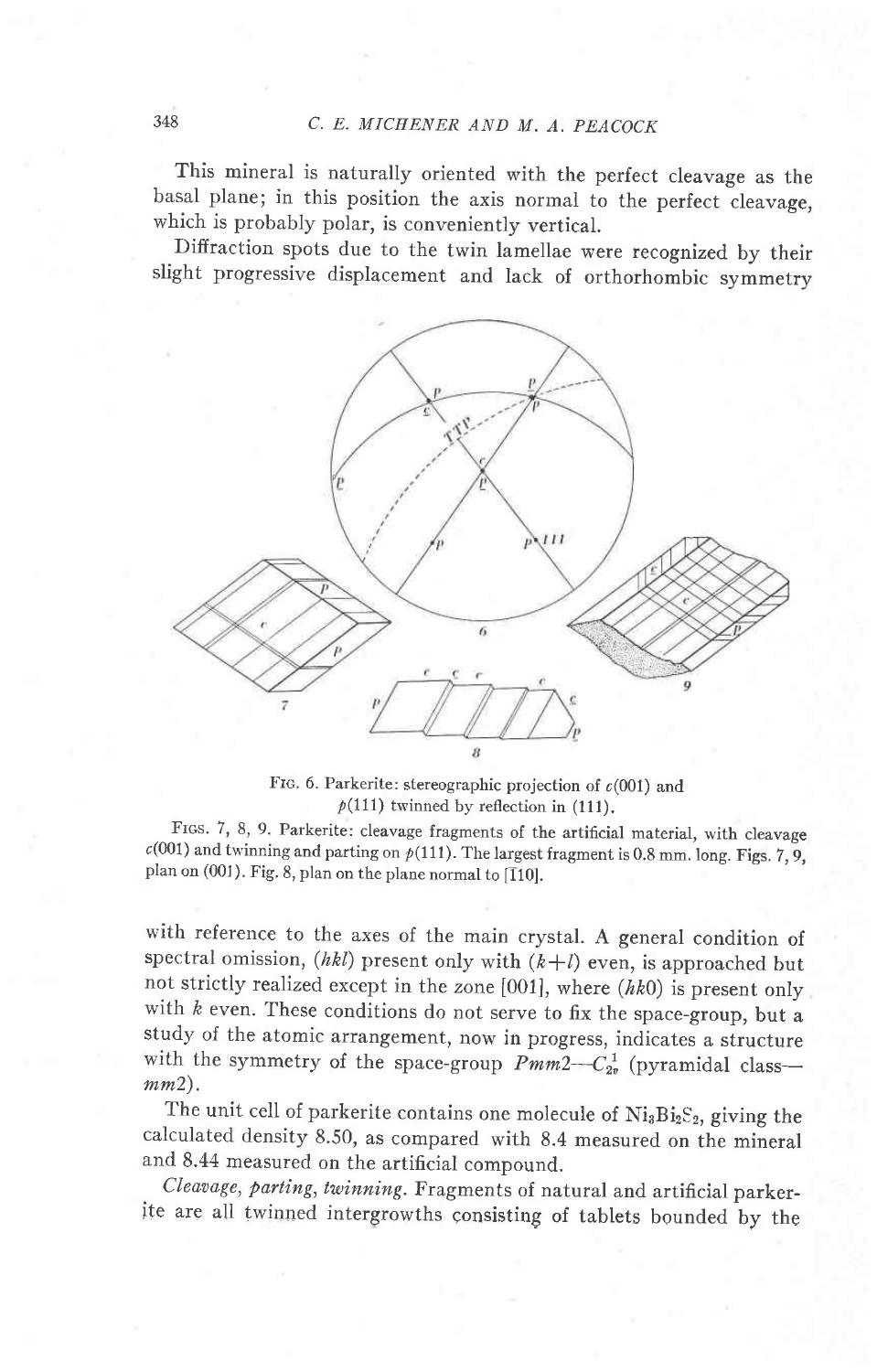eminent basal cleavage and traversed by twin lamellae which are parallel to planes of the form (111) of the main tablet. The lamellae cut the basal plane in the directions  $\overline{110}$  and  $\overline{110}$  which make the calculated angle  $72^{\circ}08'$ , as compared with  $72\frac{1}{2}^{\circ}$  measured under the microscope on a plate of the mineral, 72"17' measured with the goniometer on a plate of the artificial compound. The basal plates are usually bevelled by one or more planes which are parallel or nearly parallel to planes of the form (111). These planes proved to be either planes of parting parallel to the twin lamellae, or planes of the basal cleavage on twinned parts of the intergrowth. The calculated angle  $(001):(111)$  is  $60^{\circ}24'$ , as compared to  $60°02'$ ,  $60°32'$ , measured on natural fragments,  $60°24'$ ,  $60°30'$ , measured on artificial plates. The calculated angle  $(001):(001)$  twinned is  $59^{\circ}12'$ which compares with  $59^{\circ}20'$  measured on the mineral,  $59^{\circ}14'$ - $59^{\circ}17'$ noted on the synthetic compound.

Figure 6 gives a stereographic projection of the cleavage  $c(001)$  and the parting  $p(111)$  of parkerite, twinned by reflection in the plane (111) whose trace is marked TTP. The projection shows that  $p(111)$  in twin position is nearly parallel to  $c(001)$  in normal position, and vice versa. Professor J. D. H. Donnay has been good enough to send us a mathematical treatment of the twin law in the form developed by Friedel (1926, p.  $245$ ). According to this discussion the twin law is an example of twinning by reticular pseudomerohedry, with index 2 and obliquity  $1^{\circ}35\frac{1}{2}$ . The prevalence of the twinning on this law is explained and predicted by the small values of the index and the obliquity.

Figures 7, 8, 9 show typical fragments of artificial parkerite with twin lamellae parallel to  $p(111)$  and  $p(111)$ . Similar but less perfect forms were found among the natural fragments. No case was noted of twinning on three or four of the equivalent planes in the orthorhombic holohedry and no certain indication of the crvstal class was obtained from the morphology.

## CHEMICAL PROPERTIES

Parkerite is completely soluble in concentrated HNO<sub>3</sub> but is insoluble in HCl. A spectrographic analysis showed the presence of Ni and Bi, with slight traces of Cu and Sn; not present: Fe, Mn, W, Ti, Sc, Co, Pd, Ag, Cd, Ir, Pt, Te, As, Sb. S was revealed by a microchemical test. Quantitative analyses on small picked samples gave the values in Table 1. These were obtained by first estimating Ni (by dimethylglyoxime) and Bi (by electrolysis) on a sample of the artificial product. The values thus obtained were used to standardize the dithizone method for Ni and Bi, which was then applied to a sample of the mineral weighing 2.75 mg. S was determined on a separate sample of 30 mg.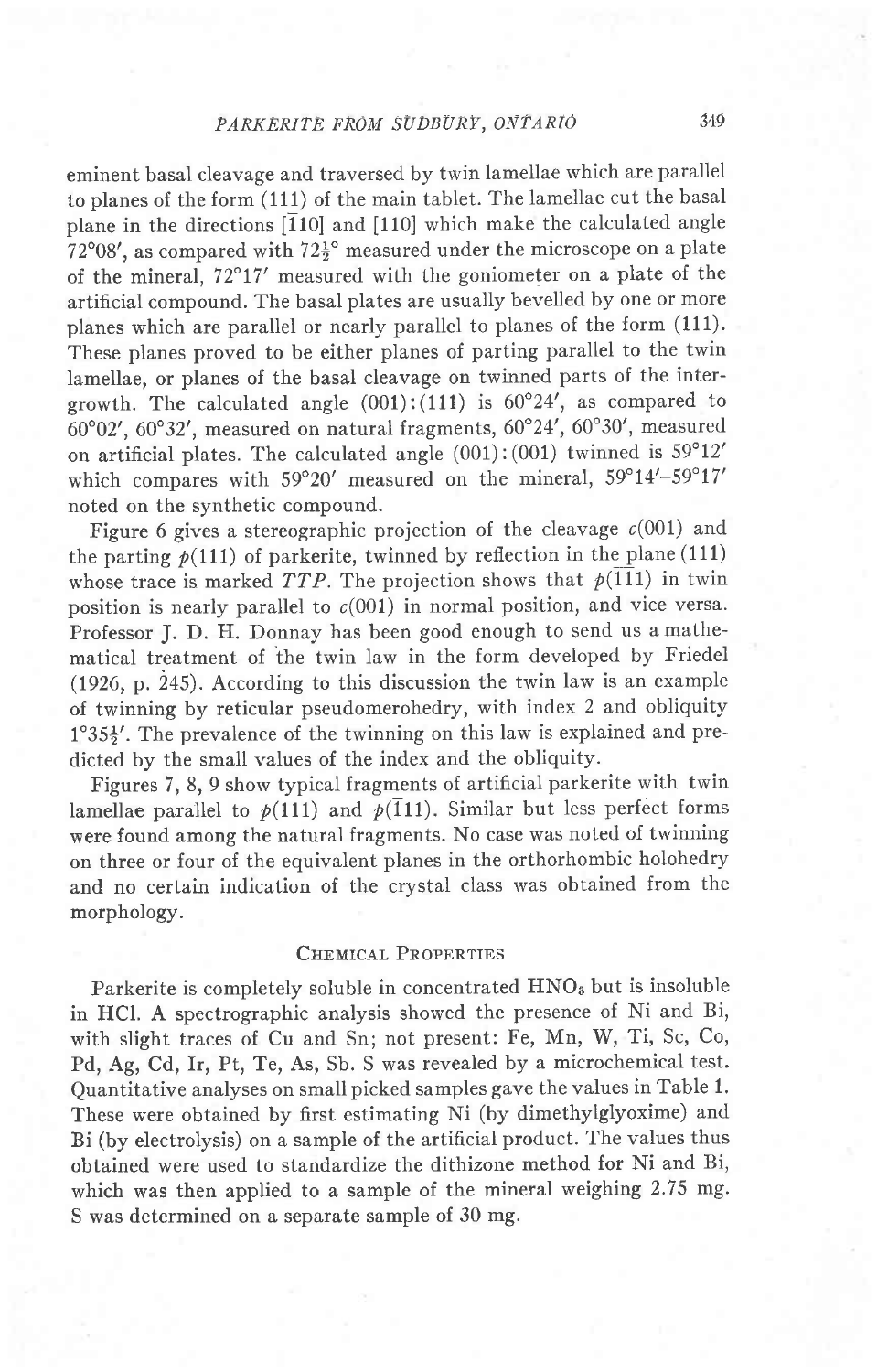## 350 C. E. MICHENER AND M. A. PEACOCR

As shown in Table 1 parkerite and the synthetic compound conform closely to the composition  $Ni<sub>3</sub>Bi<sub>2</sub>S<sub>2</sub>$ , which appears to be a new type of mineral composition. The formula shows a resemblance to the spinel

|       | TABLE I |                          |       |
|-------|---------|--------------------------|-------|
|       |         |                          |       |
| Ni    | 26.8    | 27.42                    | 26.7  |
| $Bi.$ | 63.6    | 64.00                    | 63.6  |
|       | 9.2     | $\overline{\phantom{a}}$ | 9.7   |
| Ph    | trace   |                          |       |
|       | --      |                          |       |
|       | 99.6    |                          | 100.0 |

|--|--|--|--|

1. Parkerite, Sudbury, Ontario. Microanalysis by W. Wagner.

2. Artificial parkerite. Partial analysis by W. Wagner.

3. Percentage composition of  $Ni<sub>3</sub>Bi<sub>2</sub>S<sub>2</sub>$ .

formula,  $RO \cdot R_2O_3$ , but there is no suggestion of a structural relationship to this cubic type. Ullmannite (NiSbS) is also cubic, and kallilite, to which Dana (1892, p. 1039) gave the hypothetical formula NiBiS, is merely a bismuthian ullmannite (Peacock and Berry, 1940, p. 60) with the composition Ni(Sb,Bi)S. With no close mineral relatives parkerite might be appended to the Arsenopyrite Group in a system of descriptive mineralogy.

## **X-RAY POWDER DATA**

Parkerite gives a distinctive x-ray powder pattern which is shown in the films from natural and artificial materials reproduced without reduction in Figs. 10, 11. Table 2 gives for each line the relative intensity I estimated visually<sup>3</sup> on a film from the natural material; the measured glancing angle  $\theta$ (Cu); the corresponding measured interplanar spacing d (meas.); the indices (hkl) of the reflecting lattice planes; and the calculated spacing of the reflecting planes  $d$  (calc.). For determinative purposes the columns I and  $d$  (meas.) suffice (Harcourt, 1942); the addition of  $\theta$  is a convenience, while (hkl) and d (calc.) give the desirable verification of a standard powder pattern (Peacock, 1941).

The powder photographs (Figs. 10, 11) were made in Toronto with equipment which appears to give better than ordinary resolution. On films made for rapid determinative purposes some of our slightly separated lines may coalesce and some of our faint lines may not appear.

<sup>3</sup> We estimated the intensities independently with differences which only rarely amounted to 2 degrees on a 10 degree scale.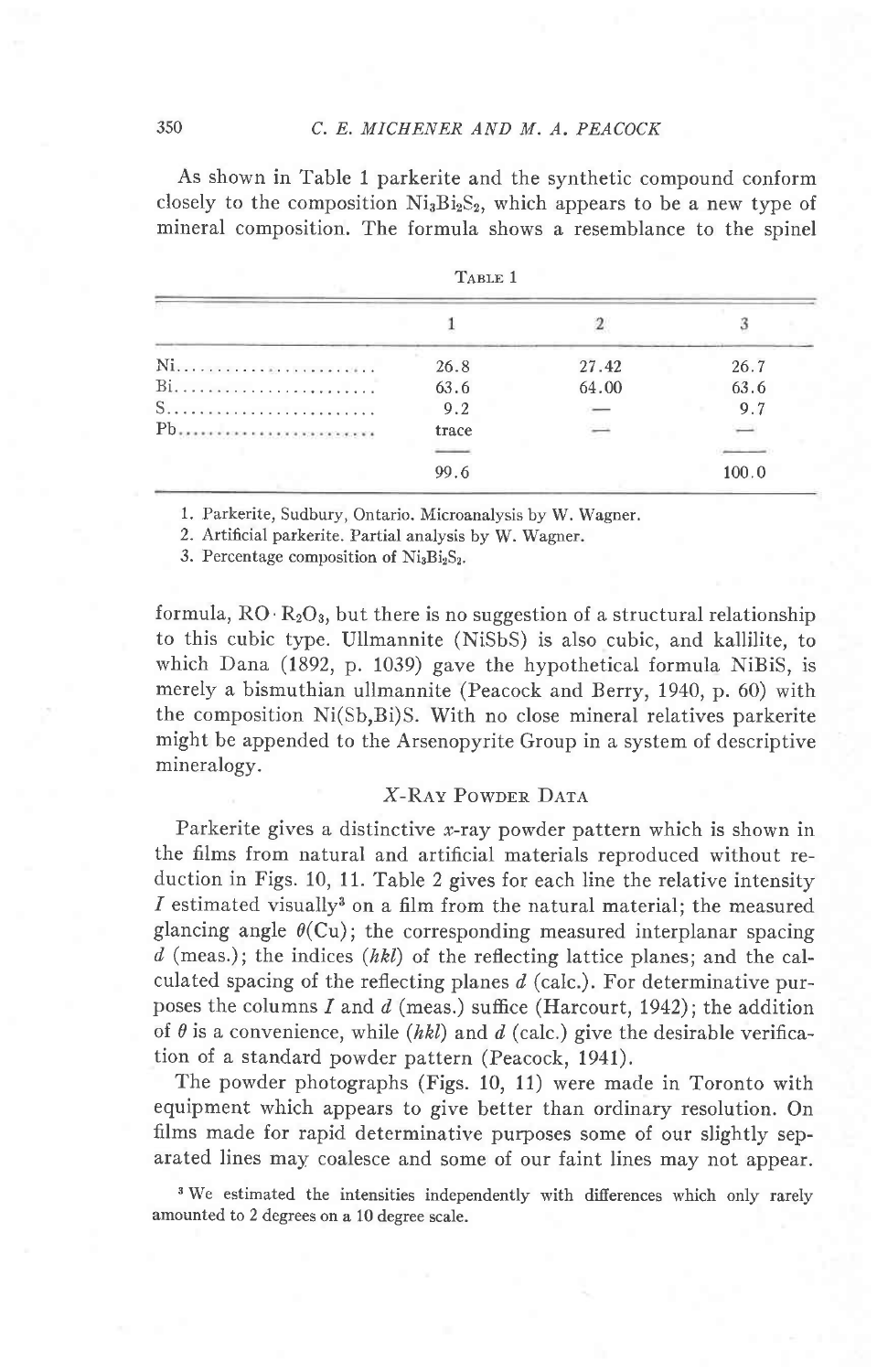# TABLE 2. PARKERITE: X-RAY POWDER SPECTRUM (CU/NI)

| I                                                             | $\theta$ (Cu) | $d$ (meas.)      | (hkl)          | $d$ (calc.)    |
|---------------------------------------------------------------|---------------|------------------|----------------|----------------|
| $\overline{4}$                                                | $7.6^{\circ}$ | 5.8 <sub>A</sub> | (001)          | 5.72Å          |
| $\overline{7}$                                                | 11.05         | 4.01             | 〔(100)         | 4.02           |
|                                                               |               |                  | (011)          | 3.97           |
| 1                                                             | 13.5          | 3.29             | (101)<br>(002) | 3.29<br>2.86   |
| 10                                                            | 15.65         | 2.85             | (111)          | 2.83           |
|                                                               | 17.5          | 2.56             | (012)          | 2.54           |
| $194\frac{1}{2}$ $\frac{1}{2}$ $5\frac{1}{2}$ $62\frac{1}{2}$ | 19.25         | 2.33             | (102)          | 2.33           |
|                                                               | 19.7          | 2.28             | (120)          | 2.28           |
|                                                               | 20.9          | 2.15             | (112)          | 2.15           |
|                                                               | 21.3          | 2.12             | (121)          | 2.11           |
|                                                               | 22.4          | 2.02             | (200)          | 2.01<br>1.986  |
|                                                               | 22.8          | 1.984<br>1.897   | (022)<br>(201) | 1.896          |
|                                                               | 23.9<br>25.25 | 1.802            | (013)          | 1.802          |
|                                                               | 25.55         | 1.782            | (122)          | 1.781          |
|                                                               | 26.5          | 1.723            | (103)          | 1.723          |
|                                                               |               |                  | (113)          | 1.645          |
| $\overline{7}$                                                | 27.85         | 1.645            | (202)          | 1.645          |
|                                                               | 28.5          | 1.611            | (131)          | 1.606          |
| $\frac{1}{2}$ 45                                              | 32.5          | 1.431            | (004)          | 1.430          |
|                                                               | 32.9          | 1.415            | (222)          | 1.413          |
| $\frac{1}{2}$                                                 | 33.7          | 1.385            | (014)          | 1.384          |
|                                                               |               |                  | (203)          | 1.383<br>1.347 |
| 3                                                             | 34.85         | 1.345            | (104)<br>(213) | 1.342          |
|                                                               | 35.5          | 1.324            | (033)          | 1.324          |
| $\frac{1}{2}$                                                 |               |                  | (311)          | 1.270          |
| $\overline{\mathbf{c}}$                                       | 37.25         | 1.270            | (024)          | 1.270          |
|                                                               |               |                  | (302)          | 1.213          |
| 5                                                             | 39.4          | 1.211            | (124)          | 1.211          |
| $\mathbf{1}$                                                  | 40.4          | 1.186            | (312)          | 1.185          |
| $\frac{2}{1}$                                                 | 41.3          | 1.165            | (141)          | 1.173          |
|                                                               | 42.4          | 1.140            | (214)          | 1.140          |
| $\frac{1}{2}$                                                 | 43.4          | 1.119            | (015)          | 1.120<br>1.079 |
|                                                               | 45.5          | 1.078            | (115)<br>(215) | 0.979          |
| $\overline{a}$                                                | 51.8          | 0.978            | (304)          | 0.978          |
|                                                               |               |                  | (420)          | 0.945          |
| 1                                                             | 54.5          | 0.944            | (135)          | 0.944          |
|                                                               |               |                  | (333)          | 0.942          |
|                                                               | 56.0          | 0.927            | (106)          | 0.928          |
| $\frac{1}{2}$ $\frac{1}{2}$ $\frac{1}{2}$ $\frac{1}{2}$       | 56.4          | 0.923            | (324)          | 0.922          |
|                                                               | 57.3          | 0.913            | (116)          | 0.915          |
|                                                               | 58.6          | 0.901            | (026)          | 0.901<br>0.879 |
| $\frac{1}{2}$                                                 | 61.0          | 0.879            | (126)          | 0.878          |
|                                                               |               |                  | (413)<br>(235) | 0.875          |
|                                                               | 61.6          | 0.874            | (054)          | 0.874          |
| $\frac{1}{2}$                                                 |               |                  | (342)          | 0.873          |
|                                                               |               |                  | (206)          | 0.862          |
| $\frac{1}{2}$                                                 | 63.2          | 0.861            | (315)          | 0.860          |
|                                                               |               | 0.823            | (226)          | 0.823          |
| $\boldsymbol{2}$                                              | 69.0          |                  | (404)          | 0.822          |

# ORTHORHOMBIC;  $a=4.02$ ,  $b=5.52$ ,  $c=5.72$  Å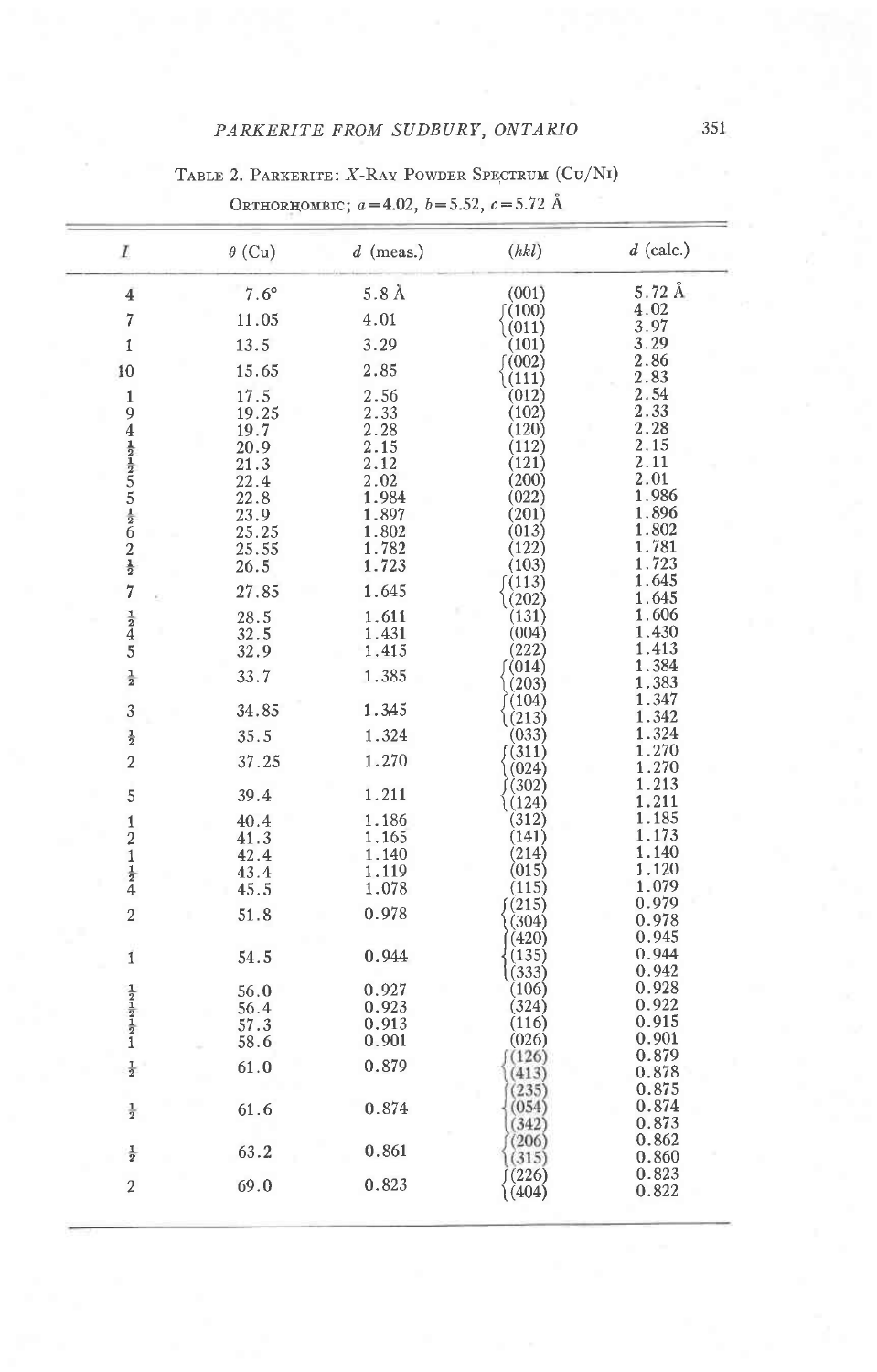#### 352 C. E, MICHENER AND M. A. PEACOCK

#### **SVNTHESES**

The compound  $Ni<sub>3</sub>Bi<sub>2</sub>S<sub>2</sub>$  was obtained in pure, coarsely crystallized masses by fusing the elements in the proper proportions in a sealed pyrex tube in which the air had been displaced by nitrogen at low pressure (Smith), or entirely removed (Burr). On gentle heating with an open



FIGS. 10, 11. Parkerite: x-ray powder photographs of natural and artificial materials with Cu/Ni radiation. Full size reproductions of contact prints (1 mm. on film=1° $\theta$ ). Fig. 10, natural material. Fig. 11, artificial material.

flame the charge combined vigorously, giving a liquid which crystallized with the liberation of much heat after the flame was withdrawn. When broken in halves the product was found to be a solid crystalline aggregate showing brilliant continuous cleavage surfaces up to 5 mm. in width. A polished section showed that the product was pure and homogeneous.

This satisfactory result was not, however, immediately obtained, since the first purpose of the synthetic work was to check a simpler but, as it proved, incorrect formula, NiBiS, suggested by preliminary analyses. The product of a charge with this composition proved to be a mixture of parkerite, bismuthinite, and bismuth, representing the reaction:

 $9 (Ni + Bi + S) \rightarrow 3Ni_3Bi_2S_2 + Bi_2S_3 + Bi.$ 

This showed that parkerite contains relatively more Ni than NiBiS, and, incidentally, that a Bi-analogue of ullmannite probably cannot exist.

With this clue, the proper composition of parkerite was eventually found by preparing charges with the limited number of simple rational compositions permitted by the then roughly known molecular weight of the cell content and the approximate composition. Only the composition  $Ni<sub>3</sub>Bi<sub>2</sub>S<sub>2</sub>$  gave pure parkerite; the others showed substantial amounts of impurities. Special care was taken to exclude the composition  $Ni_4Bi_2S_2$ which gave a product consisting of parkerite together with a white magnetic impurity resembling nickel.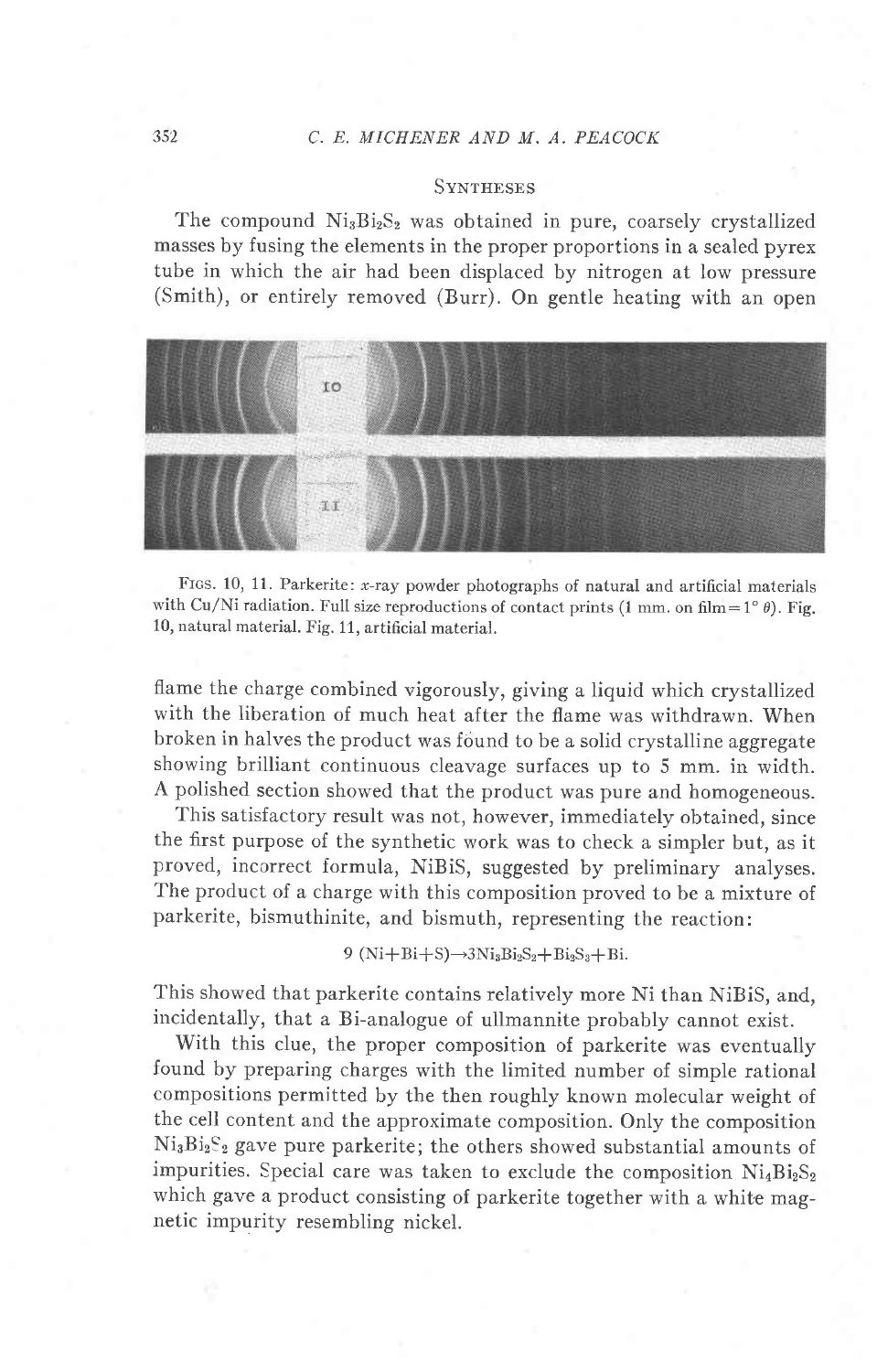# PARKERITE FROM SUDBURY, ONTARIO 353

It is noteworthy that the powder pattern of parkerite given by various impure products showed only very slight displacements of the lines as compared with the pattern of pure Ni<sub>3</sub>Bi<sub>2</sub>S<sub>2</sub>. This showed that the compound has a very limited solid solution range.

After these experiments had been completed, and the foregoing account written, we found a reference to a published equilibrium study by Schenck and Forst (1939) bearing directly on our work. Using the established method of isothermal reduction with hydrogen, these authors studied the systems Sb-Ni-S and Bi-Ni-S. In the former system they found NiSbS (ullmannite) as the only ternary compound; in the latter system they unexpectedly found  $Ni_3Bi_2S_2$  as the only ternary compound, with only a slight indication that NiBiS might appear as a metastable phase.

# IDENTITY OF THE SUDBURY MINERAL AND PARKERITE OF SCHOLTZ

The name parkerite was given by Scholtz (1936, p. 186) to one of sixteen unidentified ore minerals found in the nickeliferous deposits of East Griqualand and Pondoland, South Africa. Limited material from waterfall Gorge, Insizwa, studied in Ziirich with the help of Professors Niggli and Parker, led to a description which may be condensed as follows:

Symmetry probably monoclinic, as indicated by a Laue photograph (Niggli). Composition  $Ni<sub>2</sub>S<sub>3</sub>$  or NiS<sub>2</sub>, suggested by a partial analysis (Schilz) of a few milligrams. Cleavage in three directions, one easier than the others, giving rhomboidal plates. Polished sections creamy white, with a faint mauvish tinge, noticeably pleochroic and strongly anisotropic, always showing lamellar twinning which causes zigzag traces in sections across the best cleavage. Hardness apparently slightly less than that of galena. Negative etch-reactions only to KCN and KOH. Soluble in 50 per cent HNOs. Associated with galena; chalcopyrite, maucherite, sperrylite, pentlandite, niccolite, bismuth, and silicates.

Although this description lacks precision in almost all the specific characters, there is a suggestive similarity between the described appearance and associations of parkerite and those of the Sudbury mineral' However, the identity of our mineral with parkerite might not have been suspected, and certainly could not have been proved, without the  $x$ -ray powder data (Niggli) which is appended to the description of parkerite. Table 3 compares Niggli's intensities and spacings for the South African mineral with our data for the Canadian occurrence.

It will be seen that there is substantial agreement in the relative intensities and absolute spacings in the two lists. Only five of Niggli's lines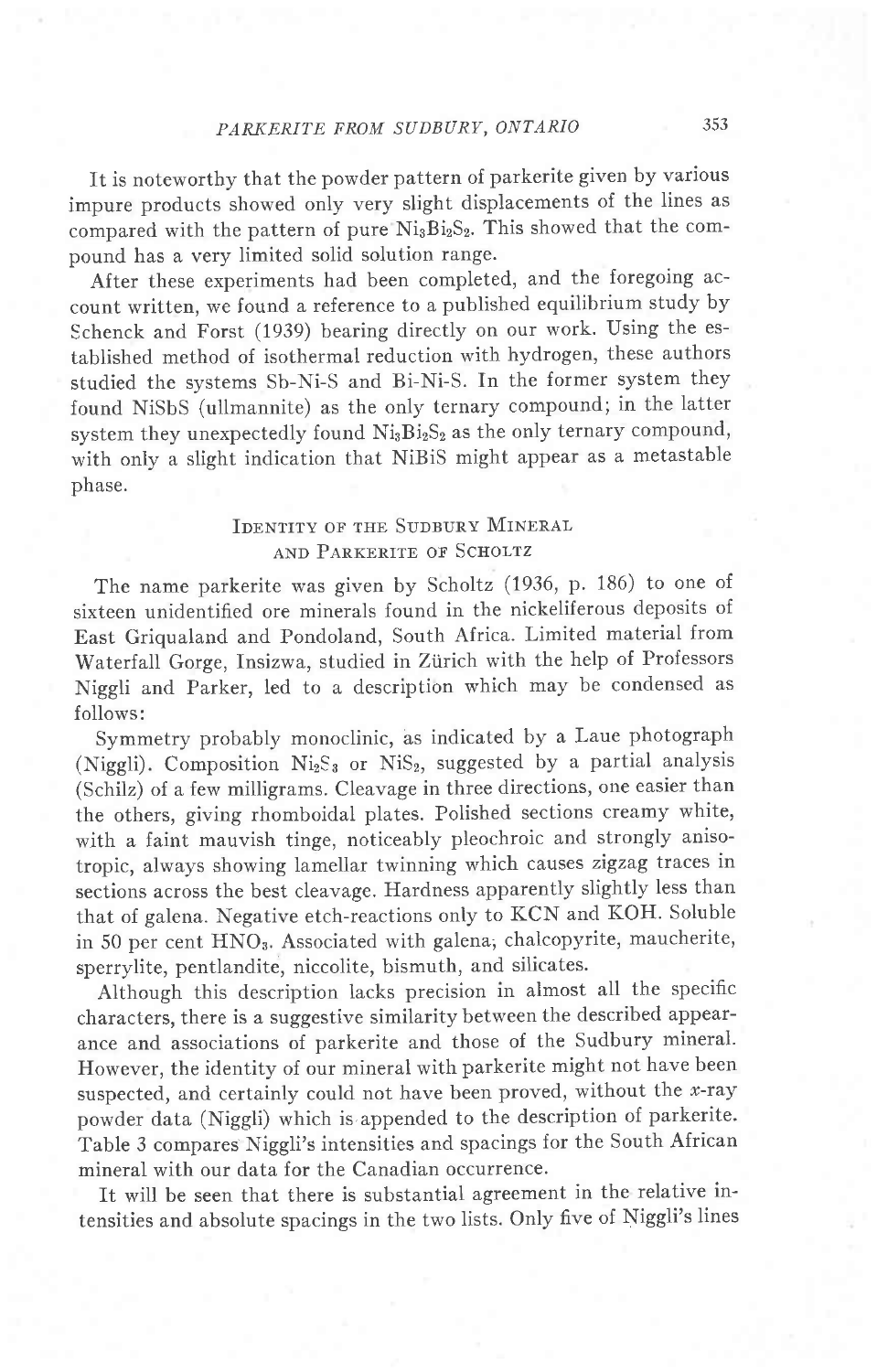do not appear in our list. Since Niggli noted that there might be lines in his pattern due to impurities, the source of these extra lines was sought with the help of Harcourt's Tables (1942). Three of the extra lines  $(d$  3.02, 1.854, 1.5905) were at once identified with the three strongest lines of chalcopyrite  $(d$  3.03, 1.86, 1.59), leaving only two lines unidentified. Seven of our lines are missing in Niggli's list, but these are all very

| Insizwa <sup>4</sup>    |                     | Sudbury                 |          | Insizwa <sup>4</sup> |          | Sudbury                       |          |
|-------------------------|---------------------|-------------------------|----------|----------------------|----------|-------------------------------|----------|
| $\boldsymbol{I}$        | $d(\AA)$            | $\overline{I}$          | $d(\AA)$ | $\overline{I}$       | $d(\AA)$ | I                             | $d(\AA)$ |
| m                       | 5.66                | $\overline{4}$          | 5.8      | m                    | 1.413    | 5                             | 1.415    |
| ${\bf m}$               | 3.96                | 7                       | 4.01     | wb                   | 1.376    | $\frac{1}{2}$                 | 1.385    |
|                         |                     | 1                       | 3.29     | m                    | 1.343(5) | 3                             | 1.345    |
| m                       | 3.02 c <sub>p</sub> |                         |          | W                    | 1.322    | $\frac{1}{2}$                 | 1.324    |
| s                       | 2.84                | 10                      | 2.85     | mwb                  | 1.270    | $\overline{2}$                | 1.270    |
|                         | .                   | 1                       | 2.56     | S                    | 1.209(5) | 5                             | 1.211    |
| ms                      | 2.32                | 9                       | 2.33     | W                    | 1.187    | 1                             | 1.186    |
| $\ensuremath{\text{W}}$ | 2.27(5)             | $\overline{\mathbf{4}}$ | 2.28     | mw                   | 1.165    | 2                             | 1.165    |
|                         |                     | $\frac{1}{2}$           | 2.15     | W                    | 1.140    | 1                             | 1.140    |
|                         |                     |                         | $2.12 -$ | W                    | 1.115(5) | $\frac{1}{2}$                 | 1.119    |
| mw                      | 2.013               | $\frac{1}{2}$           | 2.02     | s                    | 1.075    | $\overline{4}$                | 1.078    |
| m                       | 1.979               | 5                       | 1.984    | m                    | 0.9788   | $\overline{2}$                | 0.978    |
| W                       | 1.897               |                         | 1.897    | wb                   | 0.9440   |                               | 0.944    |
| $m$ w                   | 1.854 c             |                         |          |                      |          |                               | 0.927    |
| m                       | 1.792               | 6                       | 1.802    | m                    | 0.9240   |                               | 0.923    |
| W                       | 1.782               | 2                       | 1.782    |                      |          |                               | 0.913    |
| W                       | 1.714               |                         | 1.723    | m                    | 0.8987   |                               | 0.901    |
| s                       | 1.640               | $\frac{1}{2}$           | 1.645    | mw                   | 0.8912   |                               |          |
| W                       | 1.606               |                         | 1.611    |                      |          | $\frac{1}{2}$                 | 0.879    |
| mw                      | 1.590(5) $c_p$      |                         |          | mw                   | 0.8755   |                               | 0.874    |
| W                       | 1.568               |                         |          | W                    | 0.8589   | $\frac{1}{2}$ $\frac{1}{2}$ 2 | 0.861    |
| s                       | 1.427               |                         | 1.431    | mwb                  | 0.8217   |                               | 0.823    |

TABLE 3. PARKERITE: COMPARISON OF X-RAY POWDER DATA (CU/NI)

<sup>4</sup> Niggli, in Scholtz (1936, p. 188). Intensities: w, weak; m, medium; s, strong; b, broad line.  $c\hat{p}$ , line due to chalcopyrite.

weak. The agreement is in fact better than is usually obtained on one and the same mineral by different observers using different appliances, and thus the minerals from Canada and South Africa represent a single mineral species. Lack of orthorhombic symmetry in a Laue photograph of a basal plate of parkerite would be expected, since the ever-present twin lamellae would give unsymmetrical reflections. The serious discrepancy in the chemical composition suggested by Scholtz can be attributed to lack of sufficient material for adequate chemical study.